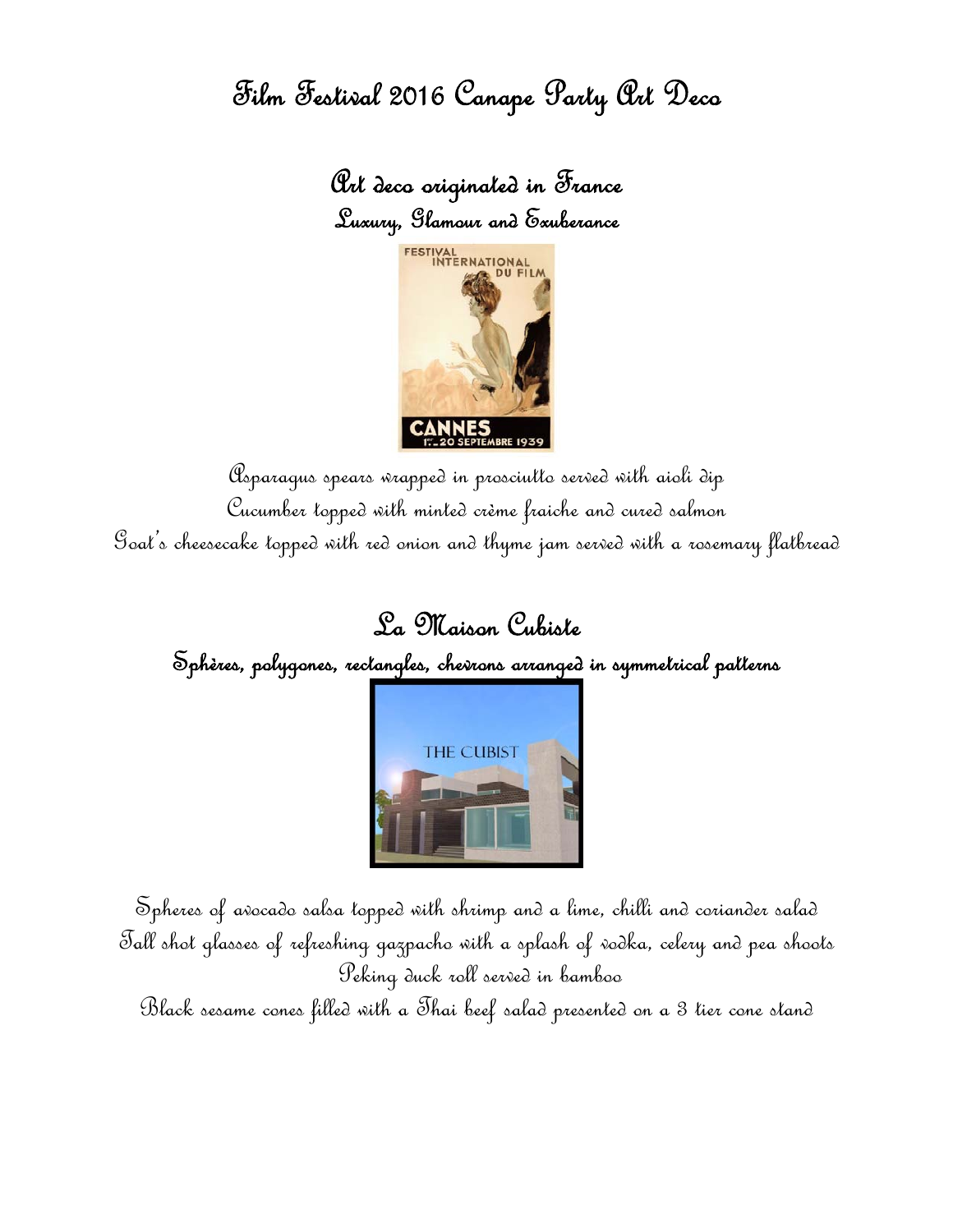



Mouth sized gourmet burger served alongside a shot of bourbon Corn fritter and avocado sliders (vegetarian burger option)



Devilled crispy crab cake with sweet chilli served on a tasting spoon Sole gjons with tartar sauce served in bamboo cones

The colour feast of Clarice Cliff A style characterised by rich colours, bold shapes and lavish ornamentation



Brochettes / bamboo sticks Spicy Sate chicken brochettes